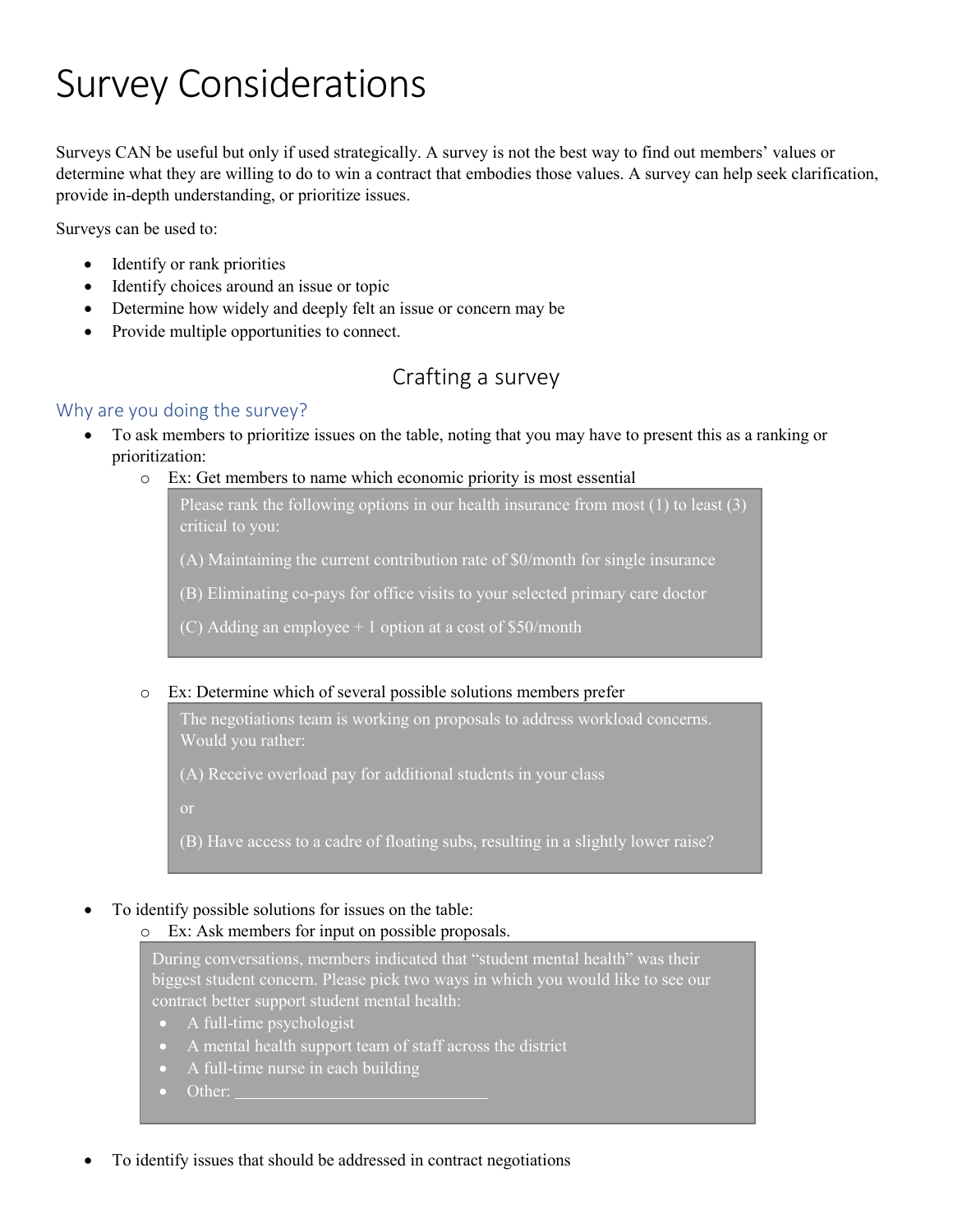#### o Ex: Look to members to tell you something that might not surface during conversations

Think about an issue or problem that is not currently addressed in our contract. Please briefly describe the problem that you'd like to see our contract solve and one or two ideas on how to solve it.

#### Whom are you surveying?

- The entire bargaining unit or membership?
	- o Remember that not all bargaining unit members are members of our union. We recommend that surveys are sent to all UNION MEMBERS.
- A sub-set of members?
	- o You may be seeking information that specific to:
		- School site
		- Subject area, licensure area, or assignment
		- Demographic group

## Key elements to a good survey

- Include an opening statement
- Include demographic questions that can be used to analyze the results
- The survey itself should be short. A long survey might not be completed.
- Questions should be clear and allow you to reach the objectives of your survey.
- Questions should follow a logical flow. Group questions by topic.
- Questions should be neutral. You want to know what your members think, not lead them to a specific conclusion.
- Avoid words that would slant the question. Loaded phrases such as "the pitiful extracurricular salaries" should never be used.
- Questions should be complete and make sense to the member. Don't make assumptions about prior knowledge. Use simple straightforward language and define anything that may not be universally known.
- Use a variety of question types from multiple choice, to short answer to agree/disagree.
- Think about the form of the answers. Make sure you will get results that are useful.
- Always include at least one open ended question. This allows the member to add anything you might have forgotten.

#### Survey Question Formats

#### Agree/Disagree Format

Please mark the response to each question which best expresses your point of view.

Question: Health insurance should be the number one priority for this round of bargaining. Response: Agree Disagree Not sure [or another variation] Response: Strongly Agree Agree Not sure Disagree Strongly Disagree

#### "How Important?" Format

Please indicate how important the following employee protection issue is to you.

Issue: Establish well-defined assignment and transfer procedures.

Response:

- \_\_\_ Very Important
- \_\_\_ Somewhat Important
- \_\_\_ Not Very Important
- \_\_\_ Not at all Important
- Not Sure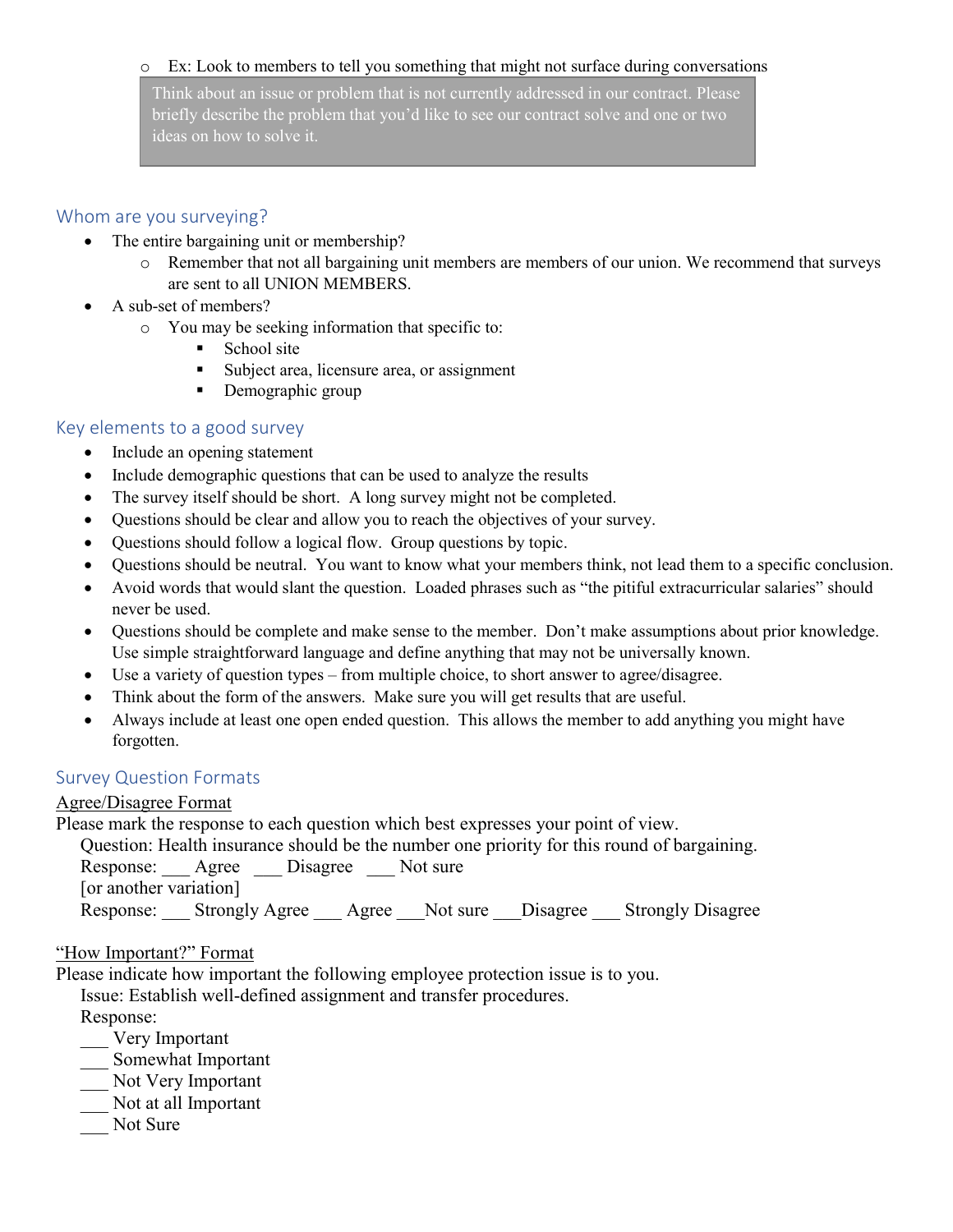## Yes or No Questions

Please answer each of the following questions by marking the appropriate response.

Question: Should the salary schedule be compressed?

Response: Yes No Not sure

# Choose One Response

Question: How much of a problem has getting approval for personal leave been for you?

Choose one response:

(1) Large problem (2) Moderate problem (3) Small problem (4) No problem

## Rank Order Question

Please rank these issues in order of importance to you. Number from 1-5 your top five issues with 1 being most important.

- - Pay raise of at least 3% Increase sick days from 9 to 12 Fully paid dependent health insurance Lower qualification age for severance
- \_\_\_ Opportunities for professional leave \_\_\_ Cash payment for unused sick days
- - Sick leave bank  $\blacksquare$  No restrictions on use of personal leave

# Open-Ended Question

Example: If the negotiation team could accomplish just one thing during this round of bargaining, what do you think it should be?

# How are you doing your survey?

# Methods

- Analog: paper/pencil surveys make sense for small units where not everyone has access to technology
	- o Consider one-question surveys that you can post in break rooms and ask people to answer as check-ins while bargaining is going on
- Digital: online surveys are most common, easy to create and provide analysis of results in real time.

| Tool                                         | Website                    | Pros                                                                                                                                                                                 | Cons                                                                                                                                     |
|----------------------------------------------|----------------------------|--------------------------------------------------------------------------------------------------------------------------------------------------------------------------------------|------------------------------------------------------------------------------------------------------------------------------------------|
| Google Forms                                 | http://forms.google.com    | Unlimited surveys<br>$\bullet$<br>Unlimited questions<br>$\bullet$<br>Unlimited respondents<br>٠<br>Data export options<br>Available to anyone with<br>$\bullet$<br>a google account | Limited question formats<br>$\bullet$                                                                                                    |
| SurveyMonkey                                 | http://www.surveymoney.com | Unlimited surveys<br>٠<br>Paid levels for different<br>$\bullet$<br>uses<br>Easy to use                                                                                              | Only 10 questions per<br>$\bullet$<br>survey on the free<br>version<br>Up to 100 respondents<br>٠<br>No data export options<br>$\bullet$ |
| <b>AFT LeaderNet</b><br>Survey and Form tool | https://leadernet.aft.org  | Unlimited surveys<br>$\bullet$<br>Unlimited respondents<br>$\bullet$<br>Proprietary tool for AFT<br>٥<br>members<br>Data export options                                              | Access, lost passwords<br>٠<br>can be hard to get from<br><b>AFT</b><br>Not as easy to use as<br>$\bullet$<br>other tools                |
| <b>Survey Planet</b>                         | https://surveyplanet.com/  | Unlimited surveys<br>$\bullet$<br>Unlimited questions<br>$\bullet$<br>Unlimited respondents                                                                                          | No data export options<br>$\bullet$                                                                                                      |

#### Common online survey tools